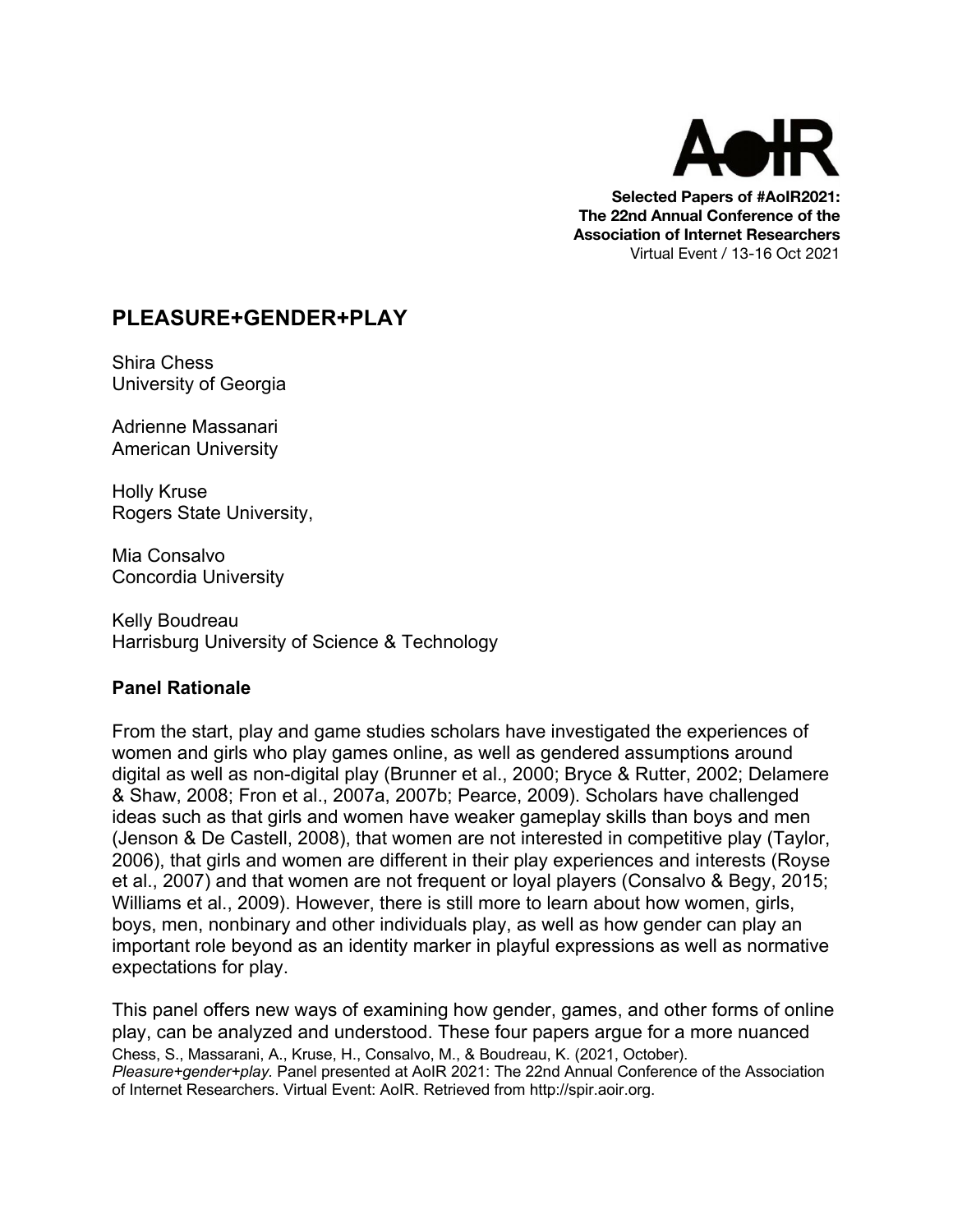understanding of gender and play, further challenging gaming culture's preoccupation that certain games and certain styles of play are more "valid" than others (Consalvo & Paul, 2019). To do that, we offer fresh analytical tools, different theoretical lenses and underexplored sites for study.

#### *Analytical tools*

"No Need For Speed" makes a unique contribution to gaming and play literature, offering a new articulation of the temporal experiences within and external to game play - especially in COVID/pandemic times. In particular, the authors argue that the concept of "slow gaming," might offer new possibilities for both our experiences of play and the way that time within the games industry itself is being reconceptualized. The authors offer three different games as examples of how "slow gaming" challenges our relationship to play, domesticity, notions of gender, and labor practices within the gaming industry more broadly. This paper argues that playing slow games, or playing games slowly, might provide a unique political rejoinder to contemporary life under late capitalism.

#### *Theoretical lenses*

Two papers in this panel bring underutilized theoretical frameworks to the study of gender and games: examining how socioeconomic class and boundary keeping intersect with gender and gameplay in important ways. The presentation "Working for hearts: Social class and time management games" reads popular casual games such as *Sally's Spa* through an intersectional critique. Adding to gendered examinations of casual games (Chess, 2012, 2017), this paper brings in a critique of social class. It does so through exploring the classed positions of jobs in these games, as well as how the player's agency is limited both through classed expectations of certain occupations as well as further undermined by particular design decisions and gameplay mechanics as well as game narratives. It demonstrates how class is an important aspect of identity that can help us better understand gaming representations. The second paper to bring in underutilized theory is "Gendered expectations of playing nice, boundary keeping and problematic/toxic behaviors in casual video game communities." This paper offers a different way of understanding the role of toxic behavior and players in game communities: through the sociological lens of boundary keeping. While not dismissing the real effects of harassment, it explores how activities such as trolling and other problematic gameplay is defined differently within different player groups, how it can strengthen some in-game communities or spur the creation of groups dedicated to combating such problems, and in the process helping to further enrich and make more inclusive gaming culture.

#### *Overlooked cases*

"Girls, Platforms, and Play" examines an offline form of gendered play and competition – pre-teen and teen girls riding hobbyhorses – and how the activity has been differently contested and/or constructed on two platforms: YouTube and Instagram. Legacy media video content of hobbyhorse competitions uploaded to YouTube inevitably have led – given YouTube's largely antisocial comment culture (Burgess & Green, 2018) – to hobbyhorsers' activities to be delegitimized for a number of reasons by commenters: mainly, because it's just girls playing with toys, not participating in a sport; or because it is an athletic endeavor, but its participants should compete in a "real" sport, like track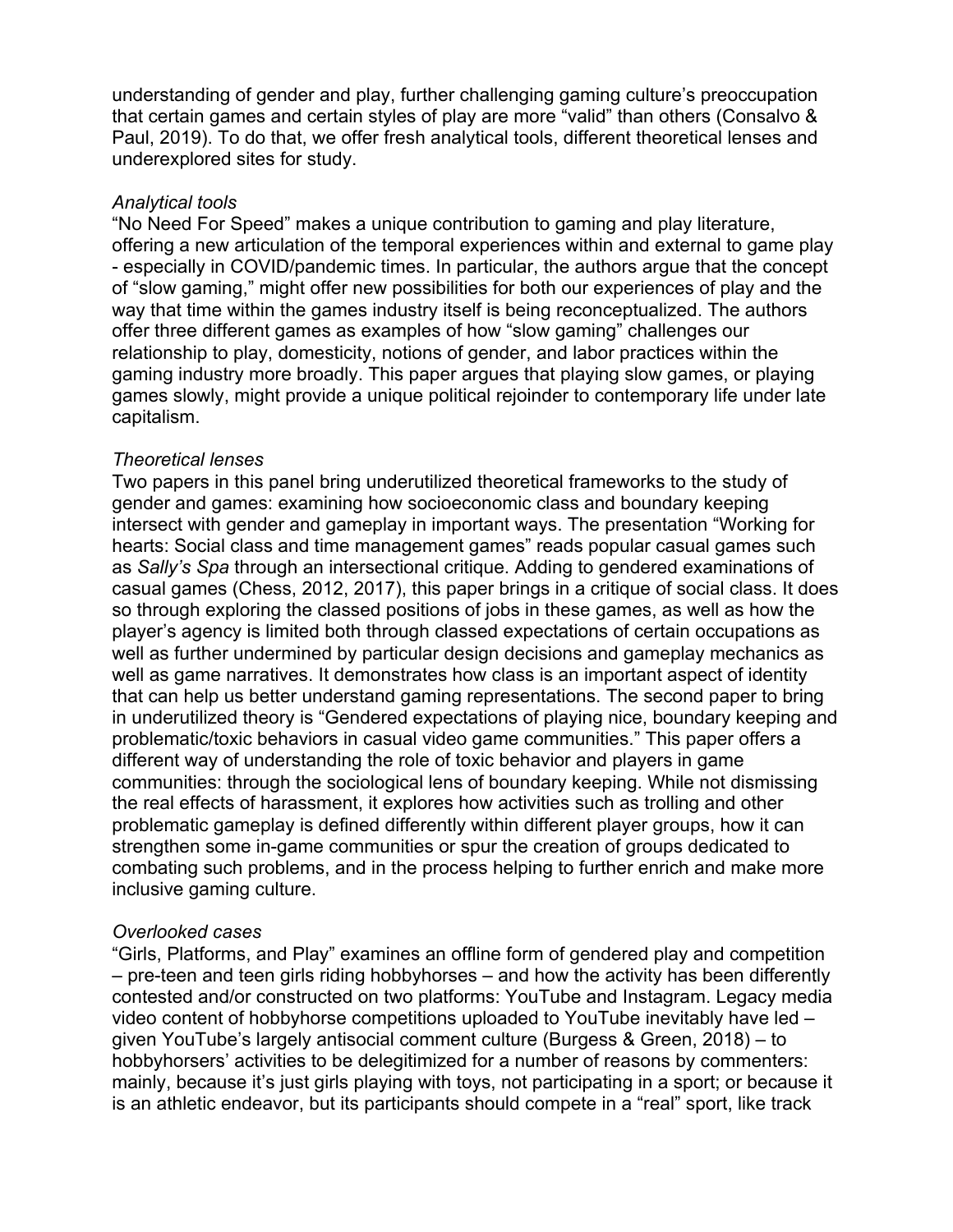and field; or because it's not real equestrianism. Instagram's affordances, which help encourage connections among subculture participants and the creation of communities (Leaver, Highfield, & Abidin, 2020), have allowed hobbyhorse enthusiasts to create a space of their own online.

#### **References**

- Brunner, C., Bennett, D., & Honey, M. (2000). Girl games and technological desire. In J. Cassell & H. Jenkins (Eds.), *From Barbie to Mortal Kombat: Gender and Computer Games* (pp. 72–88). MIT Press.
- Bryce, J., & Rutter, J. (2002). Killing like a girl: Gendered gaming and girl gamers' visibility [Paper presentation]. *CGDC conference* http://jasonrutter.co.uk/wpcontent/uploads/2015/03/Bryce-Rutter-2005-Gendered-Gaming-and-Girl-Gamers%E2%80%99-Visibility-.pdf

Burgess, J. & Green, J. (2018). *YouTube* (2nd ed.). Polity Press.

- Chess, S. (2012). Going with the Flo. *Feminist Media Studies*, *12*(1), 83–99. https://doi.org/10.1080/14680777.2011.558350
- Chess, S. (2017). *Ready player two: Women gamers and designed identity.* University of Minnesota Press.
- Consalvo, M., & Begy, J. (2015). *Players and their pets: Gaming communities from Beta to Sunset*. University of Minnesota Press.
- Consalvo, M., & Paul, C. A. (2019). *Real games: What's legitimate and what's not in contemporary videogames.* MIT Press.
- Delamere, F. M., & Shaw, S. M. (2008). "They see it as a guy's game": The politics of gender in digital games. *Leisure/Loisir*, *32*(2), 279–302. https://doi.org/10.1080/14927713.2008.9651411
- Fron, J., Fullerton, T., Morie, J. F., & Pearce, C. (2007a). Playing dress-up: Costumes, roleplay and imagination. *Philosophy of Computer Games*, 24–27.
- Fron, J., Fullerton, T., Morie, J. F., & Pearce, C. (2007b). The hegemony of play. *Situated Play: Proceedings of Digital Games Research Association 2007 Conference. Tokyo, Japan*, 1–10. http://ict.usc.edu/pubs/The%20Hegemony%20of%20Play.pdf
- Jenson, J., & De Castell, S. (2008). Theorizing gender and digital gameplay: Oversights, accidents and surprises. *Eludamos. Journal for Computer Game Culture*, *2*(1), 15–25.

Leaver, T., Highfield, T., & Abidin, C. (2020). *Instagram*. Polity Press.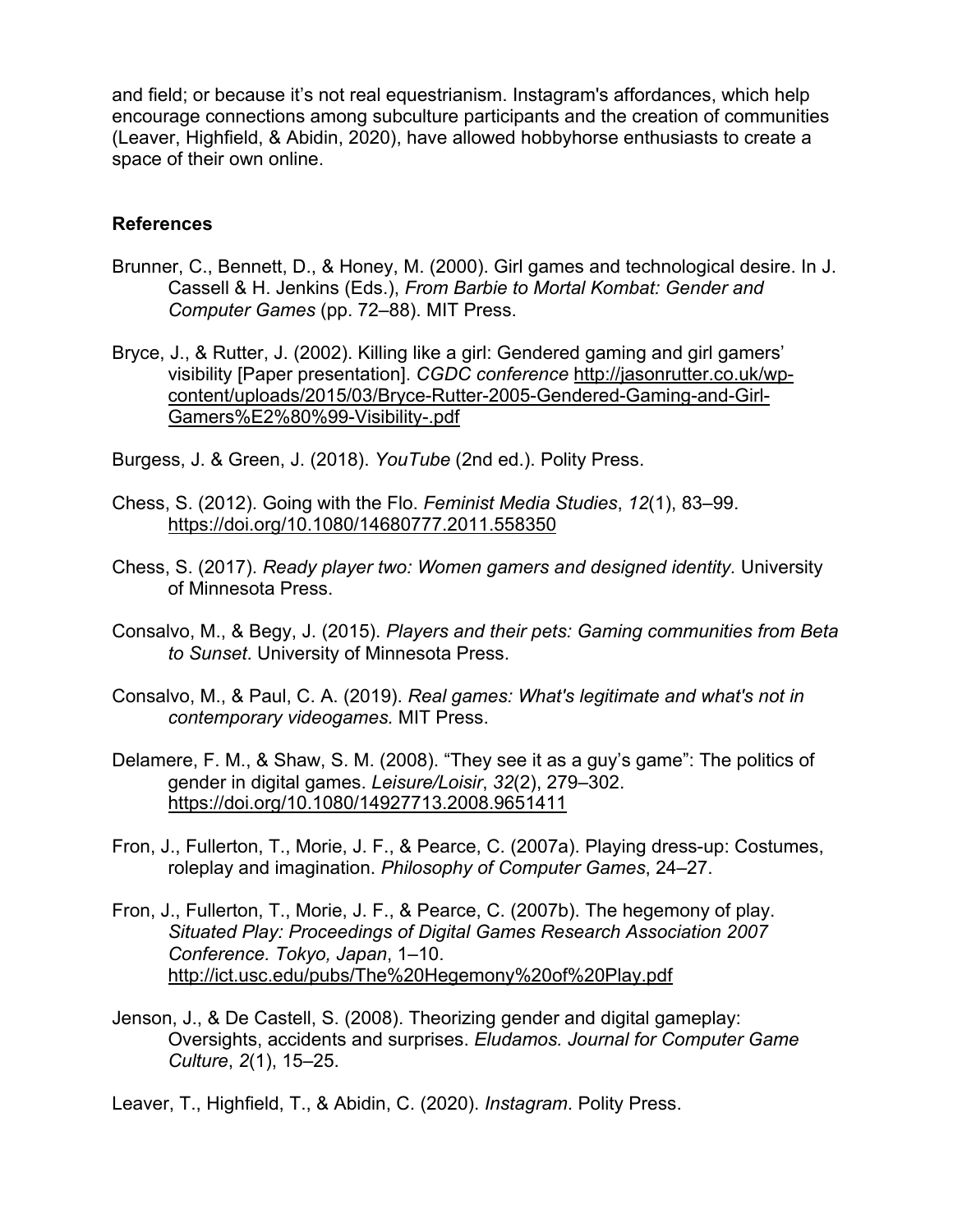- Pearce, C. (2009). *Communities of play: Emergent cultures in multiplayer games and virtual worlds*. MIT Press.
- Royse, P., Lee, J., Undrahbuyan, B., Hopson, M., & Consalvo, M. (2007). Women and games: Technologies of the gendered self. *New Media & Society*, *9*(4), 555–576. https://doi.org/10.1177/1461444807080322
- Taylor, T. L. (2006). *Play between worlds: Exploring online game culture*. MIT Press.
- Williams, D., Consalvo, M., Caplan, S., & Yee, N. (2009). Looking for gender: Gender roles and behaviors among online gamers. *Journal of Communication*, *59*(4), 700–725. https://doi.org/10.1111/j.1460-2466.2009.01453.x

# **NO NEED FOR SPEED: THE GENDERED PLEASURES OF SLOW GAMING**

While video games used to be poised primarily for a presumed masculine audience (Kocurek, 2015) industrial shifts, changing technologies and new habits have seen the outcome of new kinds of players and games (Cote, 2020; Chess, 2017; Harvey, 2015). On the surface, the importance of these shifts might appear minimal - after all, for a medium to "grow up" it necessarily needs to broaden, and needs to find new kinds of audiences. But the overwhelming pushback from larger game-related culture such as the hashtag movement #GamerGate has demonstrated the politicized implications of why the diversity of audiences *and* game types matter. While, certainly, many video games are built for expected masculine or feminine audiences, these categories were always imperfect. In our presentation, we argue that rather than understanding this faultline in terms of gendered politics, it is far more useful to think about that rift in terms of speed. To this end, our paper interrogates the politics of slow gaming as a necessary rejoinder to the industry's prioritization of speed.

### **Time, speed, and games**

Time and speed have long been of interest to media and communication scholars, especially the ways that new technologies shift our collective experiences of each. Paul Virilio, Manuel Castells, and other critics note the increasingly "sped up" nature of our everyday lives creates a world where politics, culture, networks, and war are global, and instantaneous communication is portrayed as a sign of progress and a net positive for society (Castells, 2011; Virilio, 2006). Judy Wajcman (2015) argues that there is a dialectical relationship between technology and time, with contemporary society awash in discussions of the acceleration of everyday life enabled by/through new technologies. The experience for individuals is one of acceleration, with instantaneous communication, immediacy, and always-on connectivity creating a sense of anxiety and pressure. In response, we see Silicon Valley offering other solutions: meditation apps, life-hacking tools, and ever-present monitoring of our well-being. But as Wajcman and others argue, these solutions work to prop up late capitalism: making us stronger,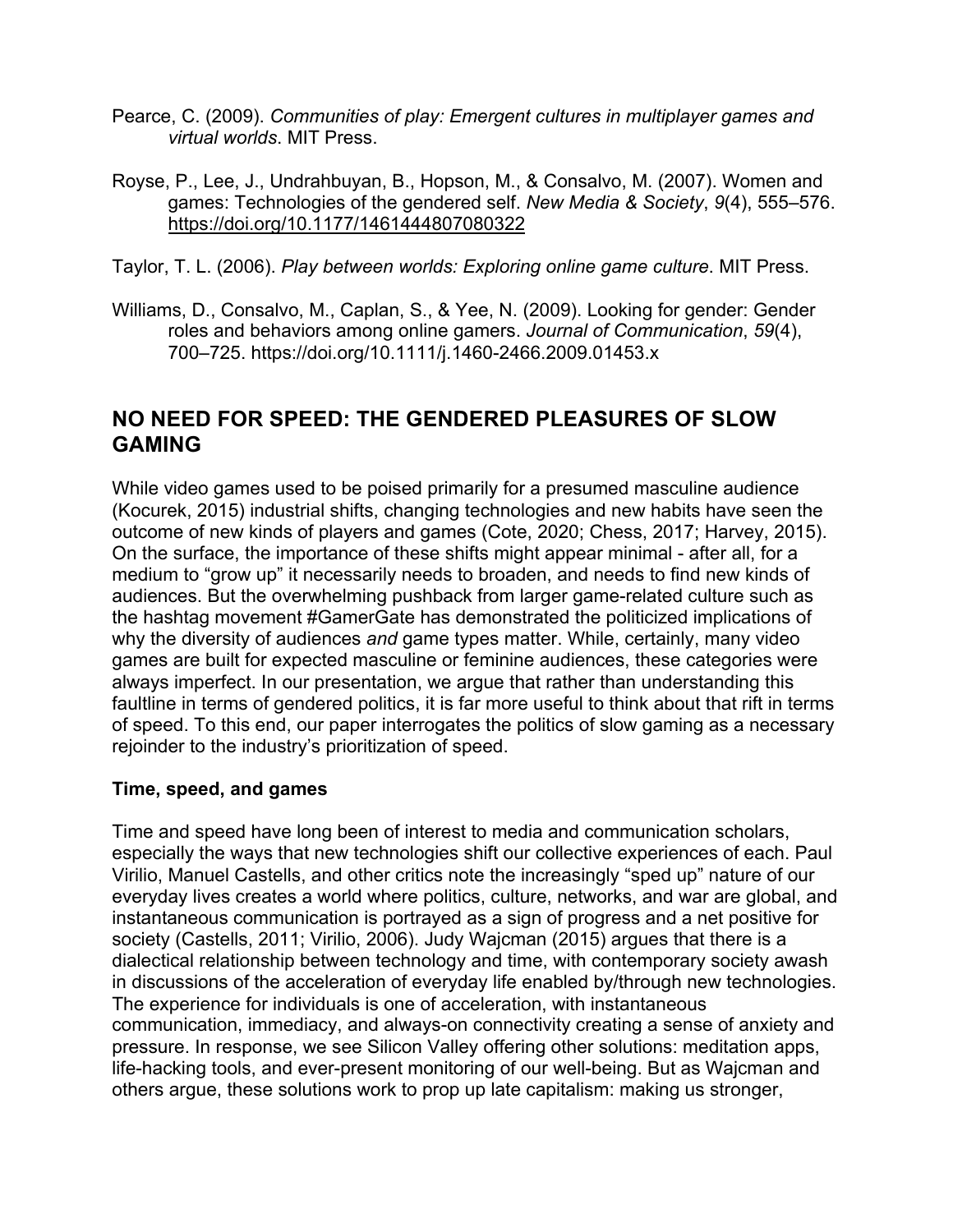faster, and fitter for a world that is actually detrimental to our health. In addition, feminist scholars remind us that time remains a commodity that is unequally shared, with women doing the bulk of this invisible work in domestic settings and thus having less time for other pursuits (Hochschild, 2001). Other scholars remind us that our class position also determines our relationship to time, with, for example, gig workers experiencing time as a commodity controlled and surveilled by others (Sharma, 2014; Gray & Suri, 2019).

Narratives of speed have also long overwhelmed the industrial and cultural conversation about what makes video games fun. Speed is both a mechanic, but also a framing device used by game developers and players: players are often timed, we speak of processor speeds, and timed actions. Player competitions often focus on a combination of time plus skill, and achieving goals as quickly as possible. Some players engage in speed runs - getting through the key milestones of a game as quickly as possible to demonstrate their expertise in the gaming domain (Ruburg, 2019). Speed is both representative of a core group of players that have dominated the fiscal output of the industry and a cultural conversation *within* the industry about what games, systems, and companies matter. In this way, speed has become a kind of heuristic device and aesthetic choice, one that not only defines output, but also input: it suggests how the video game industry understands itself and the craft of making video games within that industry.

### **Slow gaming: a new paradigm**

However, because of this historical focus on competition through the lens of speed, it is easy to miss alternative modes of thinking about speed. As the industry continues to shift towards more complex, nuanced, and mass audiences the aesthetics of speed have promoted the development of an alternative mode of gaming, *slow gaming*, as its antithesis. In this presentation, we focus on the rhetoric of speed, paying specific attention to the emerging qualifier of "slow gaming" and how it represents a new face on the industry in terms of aesthetics, technologies, and industrial practices. We argue that slow gaming matters as a label and heuristic because - while it has always existed to varying extents - the previous emphasis on speed has defined the products, nature, and culture of the industry. Considering the politics of *inaction* and *stasis* can help to understand different kinds of affective experiences (Scully-Blaker, 2020). The emergence of slow gaming as a cultural category marks a shift wherein games are increasingly being built as a more accessible medium and affirming a new industrial zeitgeist wherein slowness is appreciated as a stylistic marker.

Slow gaming is not a rejection of time as an organizing principle in our everyday lives; instead, it provides an experience of time that is liminal and malleable through particular gaming mechanics. Thus, we argue that playing a "slow game" or embracing a "slow gaming" approach can encourage players to think more reflectively about the nature of time more broadly. It is also, we suggest, explicitly political, becoming a kind of "pleasure activism" per adrienne maree brown (2019), allowing us to reclaim and reimagine the world in ways that are more just and humane.

To that end, in our presentation, we argue that speed - whether characterized by fastness or slowness - is at the core of thinking about diversifying game playing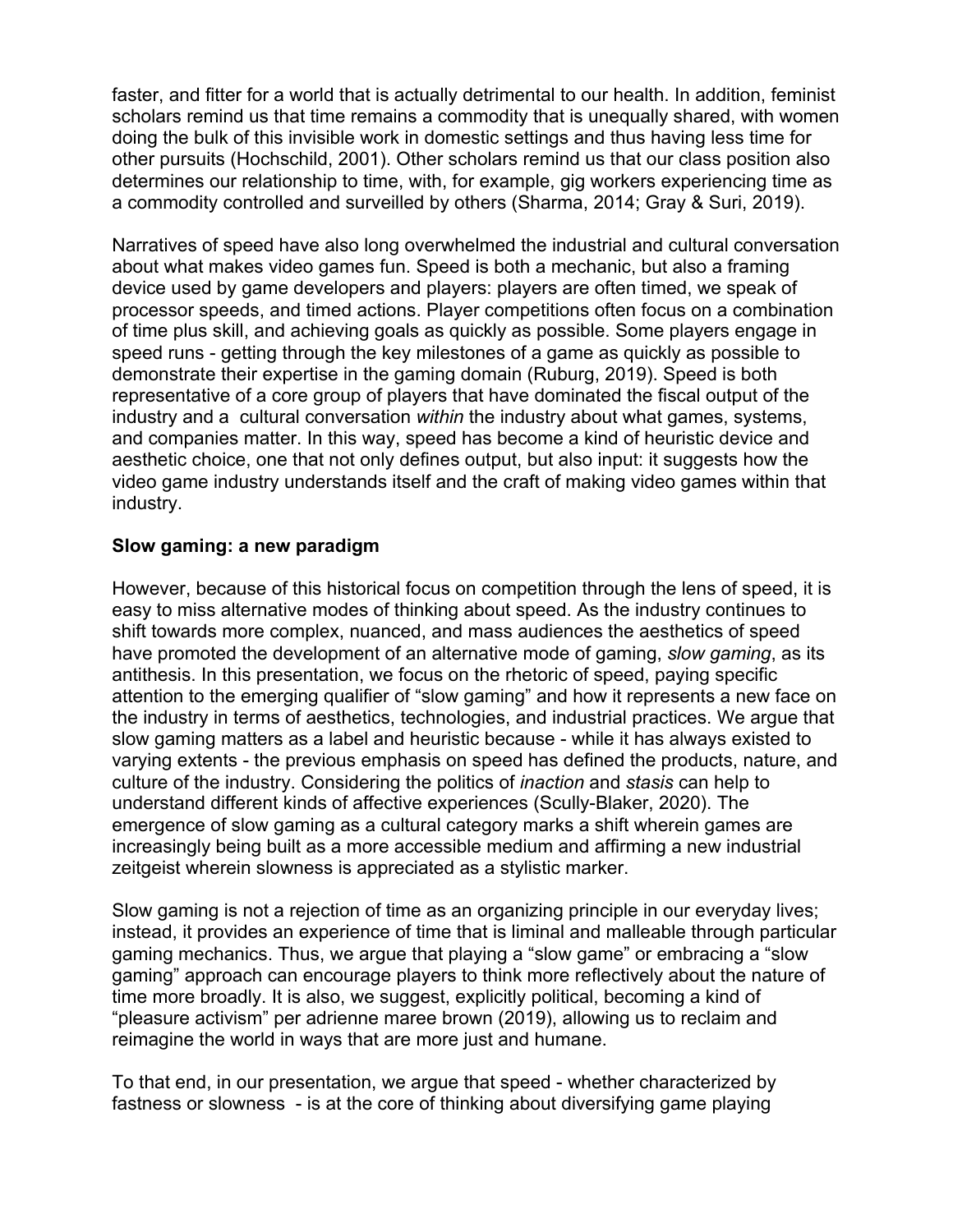audiences. Slow gaming offers both opportunities and pitfalls for thinking about the complexities of how we play video games and perform leisure. Our presentation both considers how time functions broadly within the rhetorical space of digital play, but then uses examples of slow gaming instances in games such as *Animal Crossing*, *Stardew Valley*, and *Gorogoa* to think about how they represent changing heuristics and audiences. Each of these games offers distinct and different experiences that highlight the value of observing, waiting, and meditating while playing. While slow gaming has always existed as a mode of analog play (for example, chess), we consider its significance as an emerging point in digital play.

### **References**

brown, a. m. (2019). *Pleasure activism: The politics of feeling good*. AK Press.

- Castells, M. (2011). *The rise of the network society*: John Wiley & Sons.
- Chess, S. (2020). *Ready player two: Women gamers and designed identity*. University of Minnesota Press.
- Cote, A. (2020). *Gaming sexism: Gender and identity in the era of casual video games.*  NYU Press.
- Gray, M. L., & Suri, S. (2019). *Ghost work: How to stop Silicon Valley from building a new global underclass*. Houghton Mifflin Harcourt.
- Harvey, A. (2015). *Gender, age, and digital games in the domestic context*. Routledge.
- Hochschild, A. (2012). *The second shift: Working families and the revolution at home.* Penguin.
- Kocurek, C. (2015). *Coin operated Americans: Rebooting boyhood at the video game arcade*. University of Minnesota Press.
- Ruburg, B. (2019). Straight paths through queer walking simulators: Wandering on rails and speedrunning in gone home. *Games and Culture*, 15(6): 632-652.
- Scully-Blaker, R. (2020). Stasis and stillness: Moments of inaction in games. *Press Start Journal*, 6(1). https://press-start.gla.ac.uk/index.php/press-start/article/view/124
- Sharma, Sarah. 2014. *In the meantime: Temporality and cultural politics*. Duke University Press.
- Virilio, P. (2006). *Speed and politics* (M. Polizzotti, Trans. New ed.). MIT Press.
- Wajcman, J. (2015). *Pressed for time: The acceleration of life in digital capitalism*. University of Chicago Press.

# **GIRLS, PLATFORMS, AND PLAY**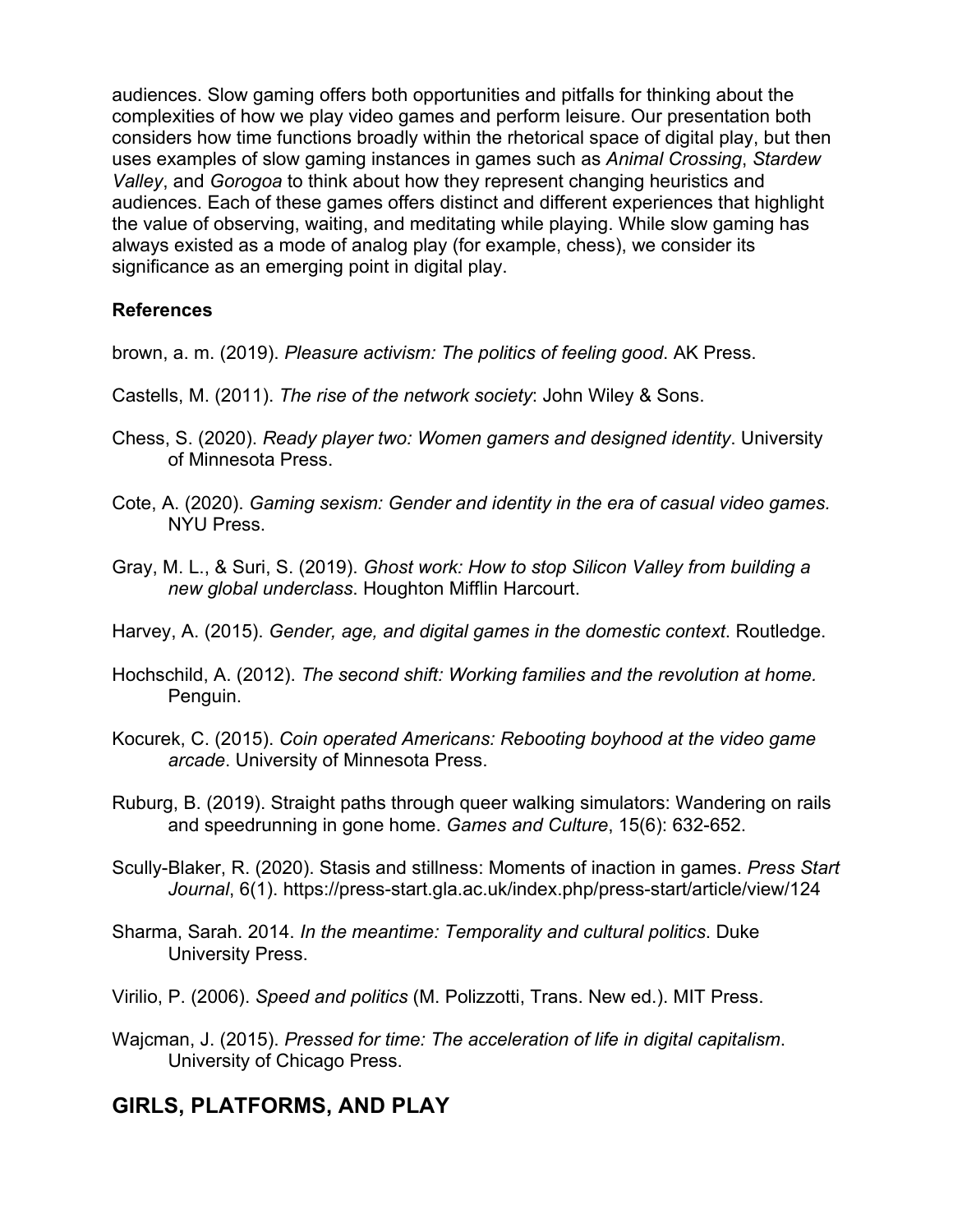### **Introduction**

In spring 2017, the release of the Finnish documentary *Hobbyhorse Revolution*, which chronicles the lives of girls who ride stick horses in jumping and dressage competitions, made the sport "go viral," inspiring news media coverage and social media discussion. In March of that year, the *Times of London* and the *Wall Street Journal* both featured the competitions in stories. In May, a headline in the British tabloid *The Mirror* exclaimed, "Bizarre Hobbyhorse Craze Sees Teenage Girls Compete at Showjumping Contests with TOY Horses." Comments on YouTube videos of hobbyhorse competitions were divided, with most popular early comments ridiculing the events, with statements like "Nothing like girls jumping around with rods between their legs, guess this makes me a pervert," and "Finally a 'sport' women can be good at."

Though recently newsworthy, the hobbyhorse, or stick horse, has existed for more than a millennium, although not as a children's toy. Early hobbyhorses appeared in the Arab world in the ninth century A.D. or earlier, when men used them to ritually reenact battles. Accounts of children playing with hobbyhorse-like toys soon followed. Hobbyhorses spread to North Africa and Andalusia and were present in Catholic areas of Europe by the thirteenth century, where they were used in festivals by, among others, Morris dancers.

Through most of its history as a toy, the hobbyhorse has been used by both boys and girls: domesticated, but only recently gendered. The development and spread of hobbyhorse competitions has taken place almost exclusively among girls. The sport now has approximately 10,000 competitors. Many of them construct their own stick horses, and others buy and then customize their hobbyhorses.

#### **YouTube comment culture and hobbyhorse competitions**

Recent competitions in Finland and elsewhere have generated media coverage. The tone of mainstream media stories in outlets like the *New York Times* and *Wall Street Journal* ranges from curious to perplexed to mocking. Commenters on news reports on legacy media YouTube channels about hobbyhorse competitions, and on videos shared through social media, primarily ridicule the competitions and participants. A clip from the American daytime television talk show *The Doctors* that featured a prominent Finnish hobbyhorse competitor elicited comments like "These kids have developmental delays." Of course, antisocial commenting practicing have long been a defining feature of YouTube culture (Burgess & Green, 2018). The sexualized comments directed at hobbyhorsers mentioned in the introduction point to how girls' interests tend to be marginalized and how their pre-adolescent and adolescent bodies are surveilled.

Comments on videos posted by the Associated Press and *Walls Street Journal* question the legitimacy of hobbyhorse competitions, mirroring discourses about who counts and who doesn't count as a "real gamer" (Consalvo & Paul, 2019). Hobbyhorsers never claim that they are equestrians, but many perform difficult athletic maneuvers. Despite this, comments include "Anyone can do it and you are fucking dumb thinking this takes effort compared to riding." The presence of the hobbyhorse confounds some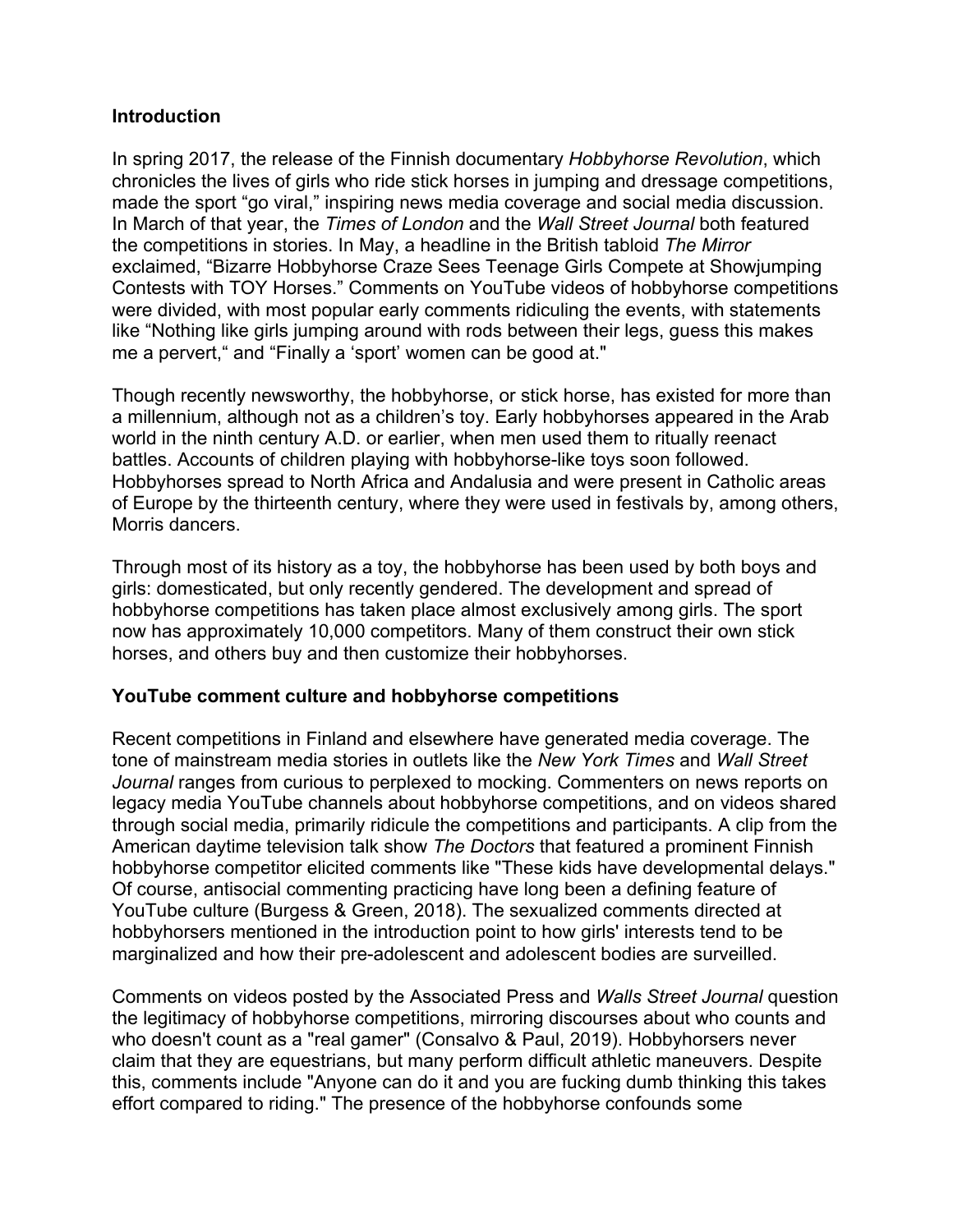commenters: "Why can't you just do normal, athletic, human stuff? Like sprinting, running, jogging. Why do you have to go around with a freakin stick and walk like a horse?" Self-identified equestrians make clear that hobbyhorsing is not legitimate, writing, "This is a true insult to REAL riders."

In watching online videos of girls on their hobbyhorses, however, we can see, or at least imagine, them using stick horses as means to define and control the self and the body, to "become hobbyhorse." In studying Welsh girls in mining communities who ride real horses, Emma Renold and Gabrielle Ivinson (2014) observe that the girls experience moments of "becoming horse." In *Kafka*, Gilles Deleuze and Félix Guattari (1986) argue,

To become animal is to participate in movement, to stake out a path of escape in all its positivity, to cross a threshold, to reach a continuum of intensities that are valuable only in themselves, to find a world of pure intensities where all forms come undone. (p.13)

In becoming horse/hobbyhorse, girls find a line of flight that enables them to transverse spaces, to become assemblages that are able that occupies the borders of our understanding, often confounding observers; for example, YouTube commenters.

Hobbyhorsers do push back on YouTube (e.g., "I have a horse but still do it"). The participants in video clips and news stories argue eloquently for the aesthetic, athletic, personal, and social value of their sport. Even though they participate in public competitions and maintain social media presences, they report that their involvement feels private. Participation in hobbyhorsing doesn't just happen at competition or in training "rides" with friends. It also happens on Instagram.

### **Semi-public hobbyhorse space: Instagram**

On Instagram, hobbyhorse fanciers find a friendlier space than on YouTube, one that seems semi-private. Leaver, Highfield, and Abidin (2020) argue that subcultural communities that require in-group knowledge to access are common on the platform (p. 149). Hobbyhorsers post photos of their hobbyhorses, and videos of them riding hobbyhorses, under hashtags that include #hobbyhorse and #keppihevonen (Finnish for "hobbyhorse"). They also create and share identities for their hobbyhorses.

Instagram is treated by hobbyhorsers as a relatively safe space where they can not only share photos, videos, and stories about their "horses," but also be supported when they discuss issues in their daily lives. In this way, the Instagram terrain occupied by hobbyhorse girls reflects the physical spaces of girls who ride real horses. Studies of girls and horses show that girls' horse spaces are places where they can create their own subject positions without the burden of gender-related expectations (Ranio, 2009, p. 34).

Many traditional spaces of girl-only culture have been inaccessible to researchers because they are located in the home and/or in other private spaces (McRobbie & Garber, 1977). The association of horses with girls' "rooms of their own" is the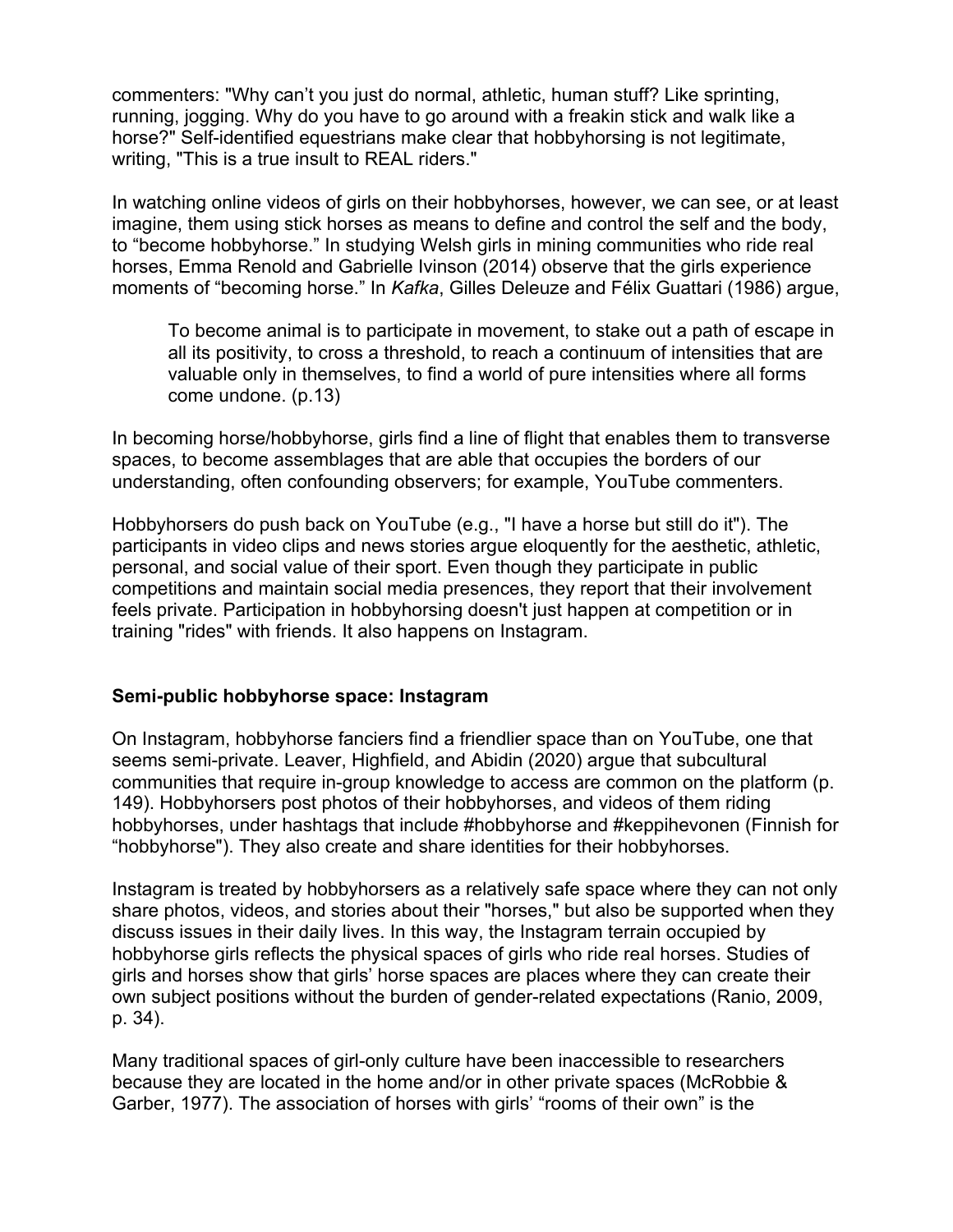inspiration for Patricia Cronin's 1997 art exhibit *Pony Tales*, a sentimental display of fifty oil portraits of horses faces arranged on a wall meant to resemble a girl's bedroom (Cronin, 2001). Her subsequent installation, *Tack Room*, Cronin explains, "looked like a woman's private tack room in the country, but it was really my private fantasy room, in which I imagined the adolescence I had not had and fantasized about my future" (p. 95).

The "hobbyhorse revolution" helps us understand the gendering and domestication of technologies in online (and offline) spaces, as well as the policing of girls' bodies and behaviors in public. Shouldn't something as "cringe" – to quote some YouTube comments – as pre-teen and teen girls riding hobbyhorses happen at home, in private? Instead, hobbyhorse girls have used platform affordances to create semi-public places of their own.

### **References**

Burgess, J. & Green, J. (2018). *YouTube* (2nd ed.). Polity Press.

- Consalvo, M., & Paul, C. A. (2019). *Real games.* The MIT Press.
- Cronin, P. (2001). What a girl wants. *Art Journal*, 60(4), 90-97
- Deleuze, G., & Guattari, F. (1986). *Kafka: Toward a minor literature*. University of Minnesota Press.

Leaver, T., Highfield, T., & Abidin, C. (2020). *Instagram*. Polity Press.

- McRobbie, A., & Garber, J. (1977). Girls and subcultures. In S. Hall & T. Jefferson (Eds.), *Resistance through Rituals* (pp. 208-222). Hutchinson.
- Ranio, A. P. (2009). Horses, girls, and agency: Gender in play pedagogy. *Outlines: Critical Practice Studies*, 11(1), 27-44.
- Renold, E., & Ivinson, G. (2014). Horse-girl assemblages: Towards a post-human cartography of girls' desire in an ex-mining valleys community. *Discourse*, 35(3), 361-376.
- Toivoniemi, E., Hellstedt. V., & Vilhunen, S. (2017). *Hobbyhorse revolution* [Motion picture]. Finland: Tuffi Films.

# **WORKING FOR HEARTS: SOCIAL CLASS AND TIME MANAGEMENT GAMES**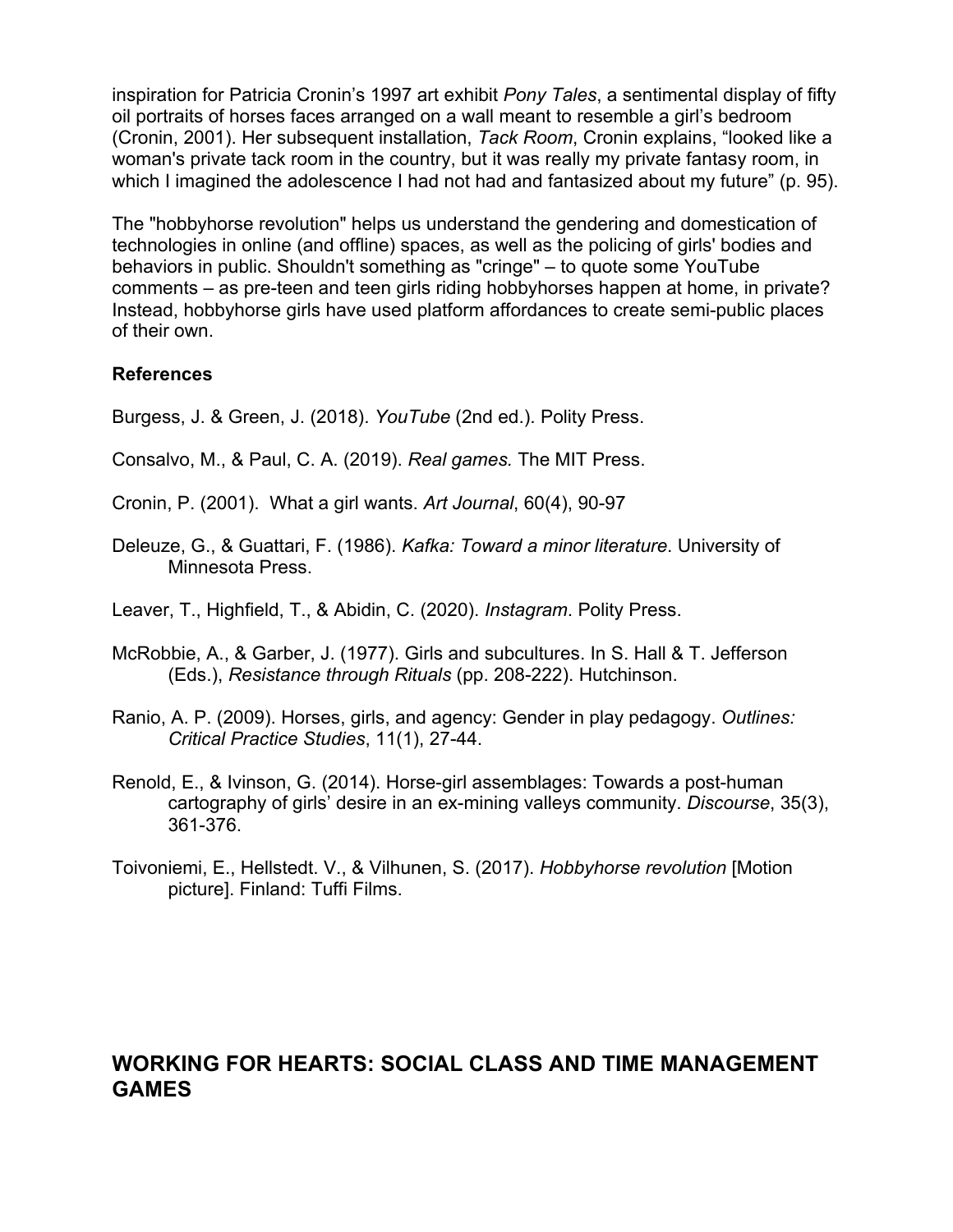This presentation examines time management games such as *Sally's Salon 2* and *Sally's Spa* for their intersectional representations of class and gender. Prior work on time management games has examined them primarily from the axis of gender as well as their designation as casual and/or mobile titles (Chess, 2012, 2017; Juul 2010). Yet in addition to their gendered design, these games feature important socioeconomic class markers that are crucially and critically intertwined with these representations. To examine this more fully, this presentation engages in game analyses of the titles listed above, arguing that the work being done in these games is not only gendered, as Chess has argued, but is also classed, in key ways.

This analysis draws on theorizations of social class as well as temporal labor. Scholars of social class and media have argued that our class positioning not only determines our educational and social opportunities, but also structures our use of media, our sense of ourselves, and our life expectancy and opportunities (Deery & Press 2017). In her studies of time and work, Sarah Sharma writes of how work time can be differently experienced depending on one's occupation (Sharma, 2014). For example, taxi drivers can spend long periods waiting for customers but then engage in frenetic bursts of speed as passengers wish to reach their destinations as quickly as possible. As a result, they are not simply producing a ride for passengers, but are instead "producing time" (2014, p. 71). The daily life of the taxi driver "is structured by the constant tension of being out of time while responding to and maintaining the time of others" (p. 56).

### **Game Design & Class Representation**

Games such as *Sally's Salon 2* have a complex relationship to social class. As with other games like *Diner Dash* or *Supermarket Mania*, the lead character is a white woman who is positioned as the owner of the establishment in question (salon, spa, supermarket), but is also its central (often only) worker. Game narratives center on wanting to run a successful establishment and being a valued member of the community. Gameplay mechanics are similar to other time management games. In *Sally's Salon 2* the player starts the game by learning how to do basic tasks such as assign customers to the appropriate stations and then moving between them, cutting, washing, and styling hair, finally ringing up completed customers before the end of the workday. Customers want different services and can have varying levels of patience. Days have monetary goals to achieve, which then allow the player to purchase game facilitating upgrades (i.e., a new couch will keep customers happier for a longer period of time while waiting). Each game level increases gameplay complexity – such as by adding different types of customers, adding more customers, having players complete quests within the round (find a mouse on the screen when it appears), or adding new items or services that customers might want. Players receive bonuses for quick attention to customers throughout their visit, but also lose tips and/or money when customers get angry for having to wait too long at any one particular station.

*Sally's Salon 2* features gendered work – the hair salon has long been considered a feminine gendered space, where women not only get their hair maintained but can socialize with other women (Gimlin, 1996). While the game does have male customers, a large number of the customers are women, and the intervening cut scenes also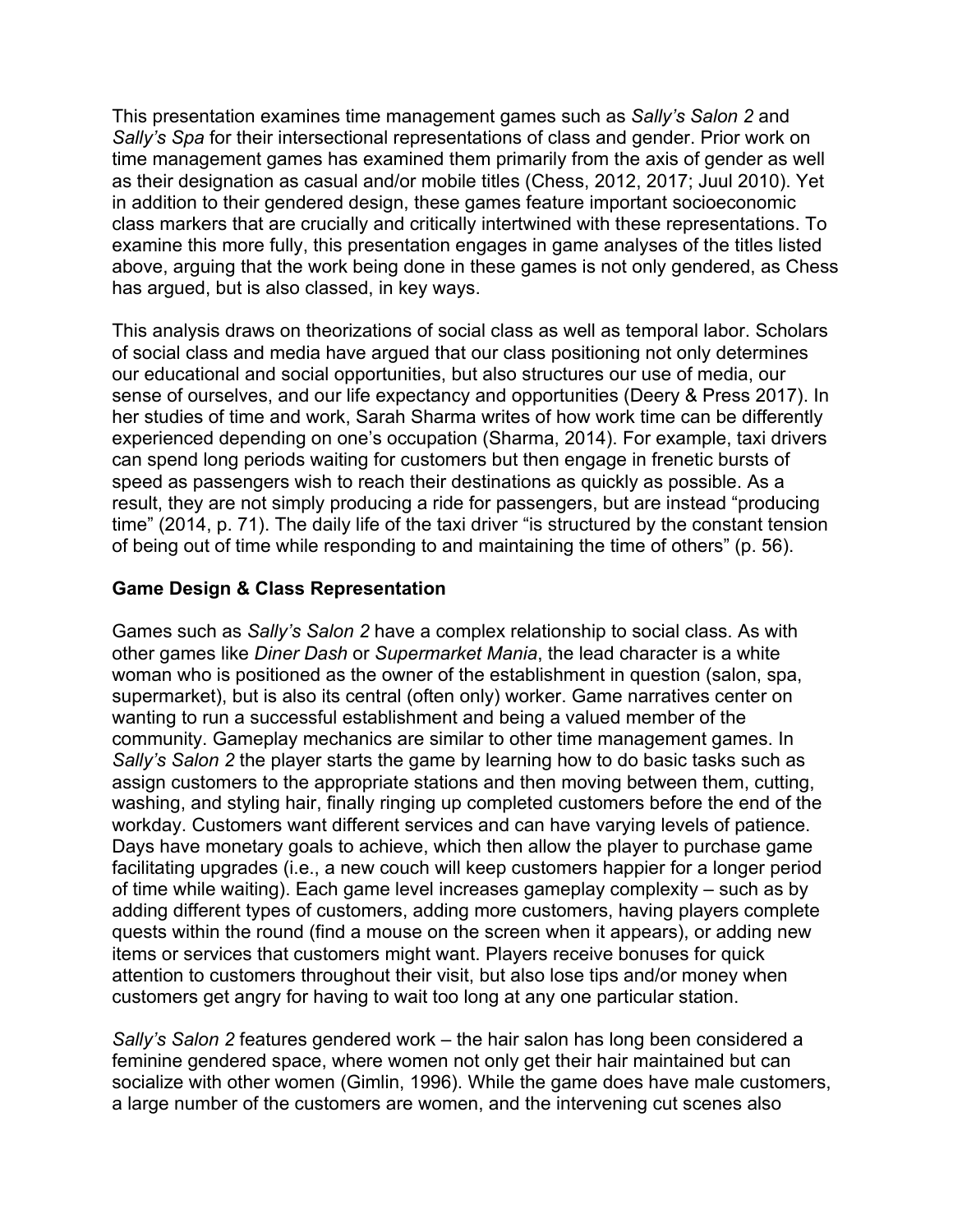feature mostly women. Chess (2012, 2017) has written about how gender permeates not only the narratives and representations of such games, but also how the games are designed (including their mechanics) with "player two" in mind. Yet this game and others similar to it are also classed in certain ways.

Despite being the salon's owner, the player-as-Sally must also do the customer-facing work. In this way they are similar to Sharma's taxi drivers, who are sole proprietors and often mention their desire not to work for other people: taxi driving is a way to control their own work/day/life. Yet just like Sharma's drivers, the player-as-Sally is not in control of those elements. This is further reinforced via gameplay: despite the expertise that stylists have in their craft (Gimlin), there is no opportunity in the game to offer advice or commentary on NPC choices. The player must acquiesce to demands, or else simply stop playing.

The game's reliance on hearts as a currency similarly reproduces the "emotion work" that stylists must engage in – affirming, celebrating, and enhancing the well-being of their clients (Gimlin, p. 512), which further undercuts their position as beauty experts. Further, the player-as-Sally is not in charge of their time: she must wait for others to request her services, and then speed up to complete tasks as quickly as possible, saving time for her clients. And just as with the taxi drivers who must also keep passengers happy (or at least avoid generating negative emotions in them), the playeras-Sally must literally move as quickly as possible to keep hearts/approval from disappearing. This repetition through each day and level results in a procedural rhetoric affirming the job of stylist as lacking in authority and only able to make choices about the smallest details, such as the order in which to perform prescribed tasks (Bogost, 2010).

## **Conclusion**

In these ways and others, this game (and others like it) reinforces classed expectations such that service economy workers must strive to keep customers happy as their central goal. This is accomplished through careful management of their time. When engaging with customers, Sally moves quickly so that customers leave the shop in the shortest time possible, with no or very few mistakes made. The player learns through gameplay the most efficient ways to move customers through the shop, learning to read NPC cues and interface elements quickly. Just as Taylorism was a process to make production lines more efficient, the player learns that to be successful, each move must be carefully choreographed. Although in this case the player is responsible for all steps of the production process, there remains no room for improvisation, down time, or leisure. Work is a series of tasks to be performed in the most logical order, quickly, and on demand. Despite being the proprietor, and an alleged expert in styling and beauty, the player-as-Sally is largely relegated to a service role, where pleasing others takes center stage.

## **References**

Bogost, I. (2010). *Persuasive games: The expressive power of videogames*. MIT Press.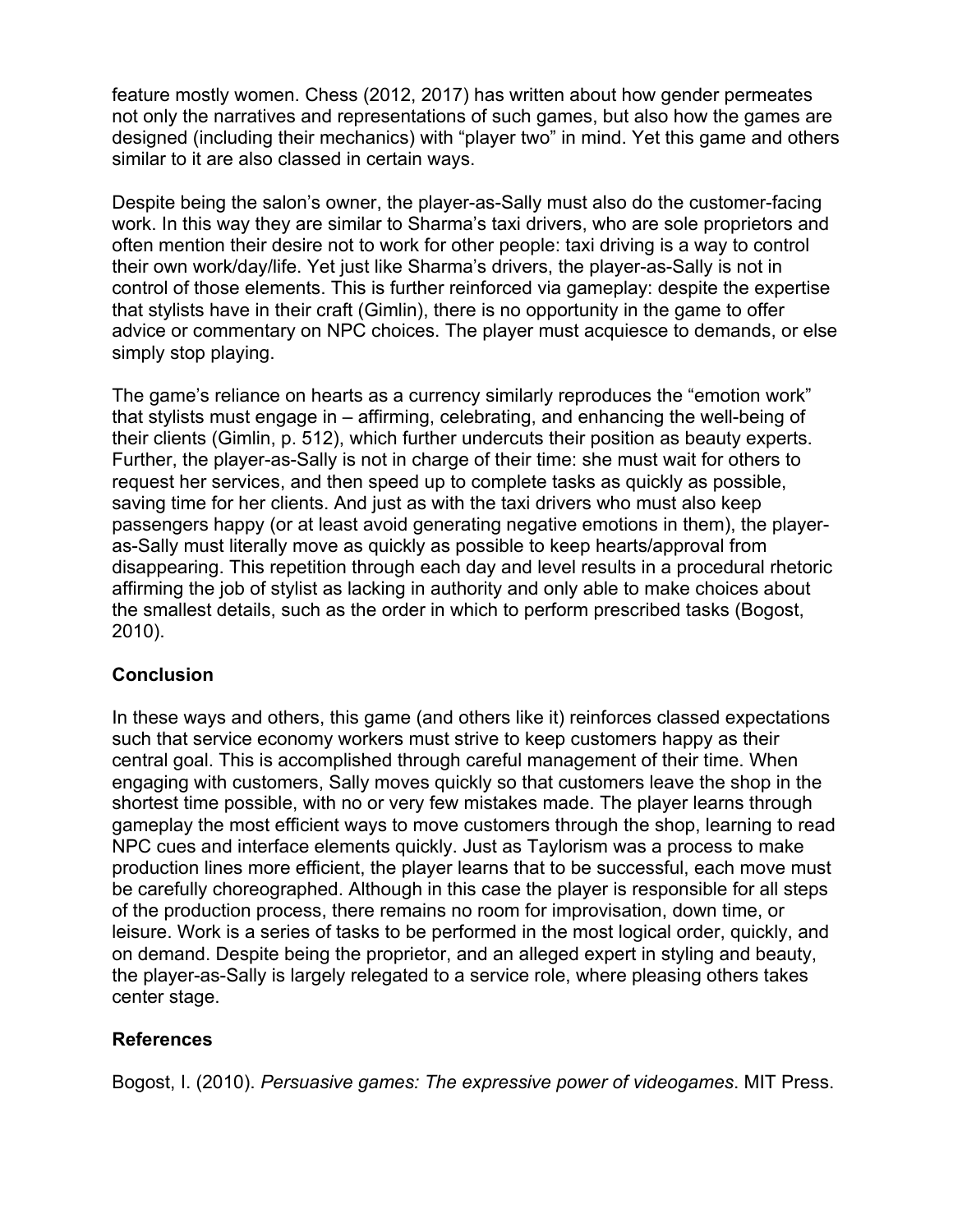- Chess, S. (2012). "Going with the Flo." *Feminist media studies* 12 (1): 83–99. https://doi.org/10.1080/14680777.2011.558350.
- Chess, S. (2017). *Ready player two: Women games and designed identity*. University of Minnesota Press.
- Deery, J., & Press, A. (2017). Studying media and class. In J. Deery & A. Press (Eds.), *Media and class: TV, film, and digital culture*, (pp. 1–18). Routledge.
- Gimlin, D. (1996). "PAMELA'S PLACE: Power and negotiation in the hair salon." *Gender & Society* 10 (5): 505–26. https://doi.org/10.1177/089124396010005002.
- Juul, J. (2010.) *A Casual revolution: Reinventing video games and their players*. MIT Press.
- Sharma, S. (2014). *In the meantime: Temporality and cultural politics*. Duke University Press.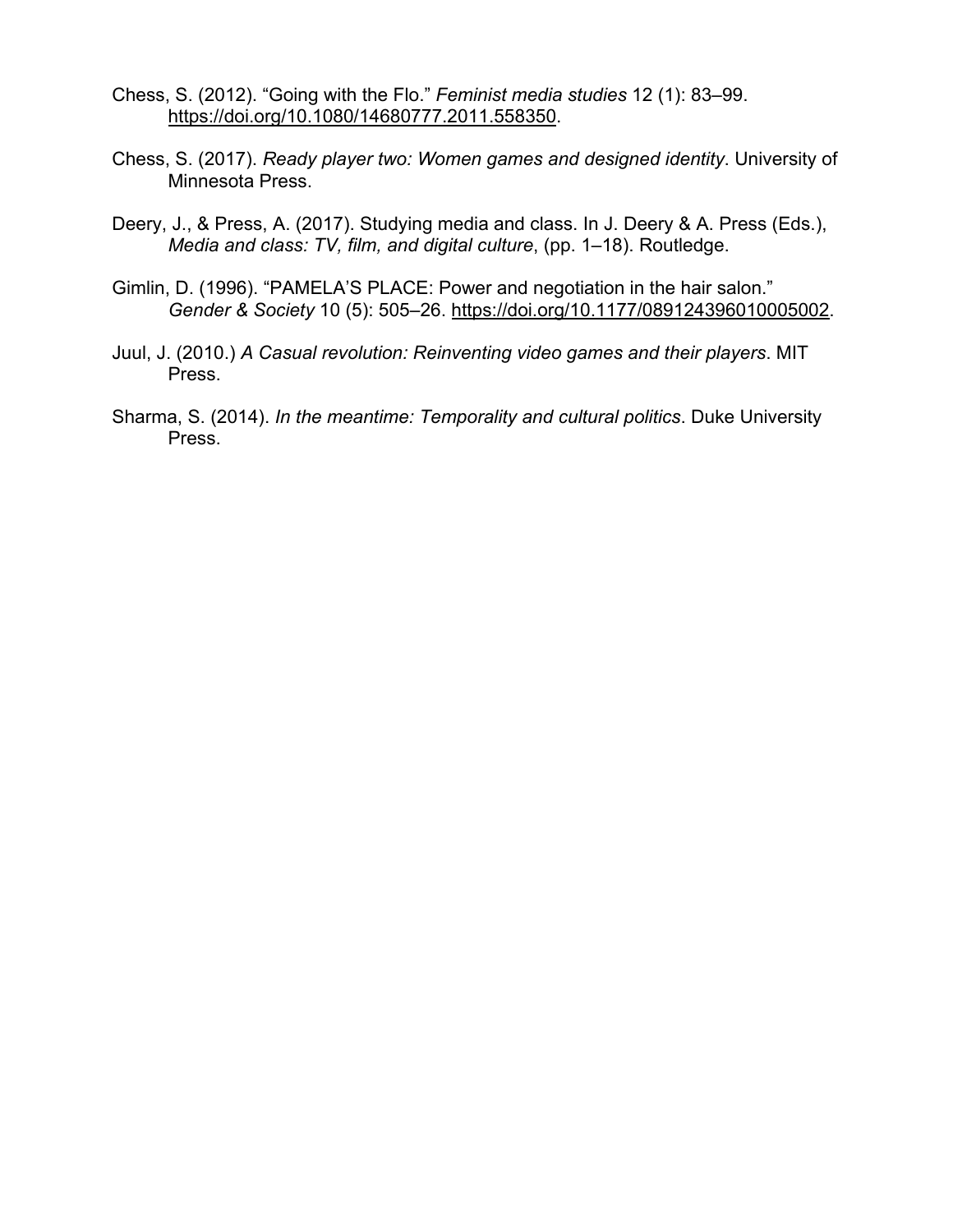# **GENDERED EXPECTATIONS OF PLAYING NICE, BOUNDARY KEEPING & PROBLEMATIC/TOXIC BEHAVIORS IN CASUAL VIDEO GAME COMMUNITIES**

"in any game community the informal rules decided upon by the group opens doors for players to play their own way, in ways that offend the norms of many players, or at least the loudest collective voice." (LaJeunesse, 2018)

As the dominant demographic of players in the casual game space are adult females, there is an informal assumption that everyone is happily playing nice. While there is research on toxic player behavior in casual games (Bergstrom, 2021), it is often framed within the context of outsider players causing problems for the player community. While this is the experience of some casual game communities, there is little research on the ways in which casual game players who identify as part of the core player base may engage in their own form of problematic or toxic behaviors. These behaviors may not stem from the same place, have the same purpose, or look the same as the trolling toxic outsider, yet they still act to keep outsiders 'out' and may cause the game communities to be unpleasant, problematic, or toxic for other members of the casual game community.

Broadly defined, casual video games are digital games that are designed to require low time commitment in any given play session, have themes and fiction that do not require deep thought or attention, have a low barrier to entry, and do not require previous knowledge of other video games in order to play (Juul, 2010). Often contrasted to "hardcore" or "real" video games that require more commitment, skill, and have more mature themes, causal video games are regularly perceived as inferior games that are played predominantly by non 'gamers' and considered gendered spaces of play (Vanderhoef, 2013). While the dominant demographic who play casual games are (older) adult women (ESA, 2020), the ESA does not unpack the different ways casual games are consumed in terms of actual time invested in playing or the extent to which players are engaged in casual game communities. The low expectation of time investment and the design features of casual games often lead people to believe that the players themselves are not invested in the games or in game communities.

#### **Gender Norms & Social expectations for female players to be and play nice**

Even before girls are old enough to play video games, they are taught to play nice with others. Within the construct of gender roles and norms, "[F]eminine characteristics are: affectionate, cheerful, childlike, compassionate, does not use harsh language, eager to soothe hurt feelings, feminine, flatterable, gentle, gullible, loves children, loyal, sensitive to the needs of others, shy, soft-spoken, sympathetic, tender, understanding, warm, and yielding." (Prentice & Carranza, 2002). Similarly, when research explores gaming preferences of female players, the games are often described as cooperative, social, and lighthearted in themes (Hartmann & Klimmt, 2006) and with a low skill expectation. When females play video games that are typically considered male games (violent, competitive, and engage in aggressive behaviors), they are often considered to be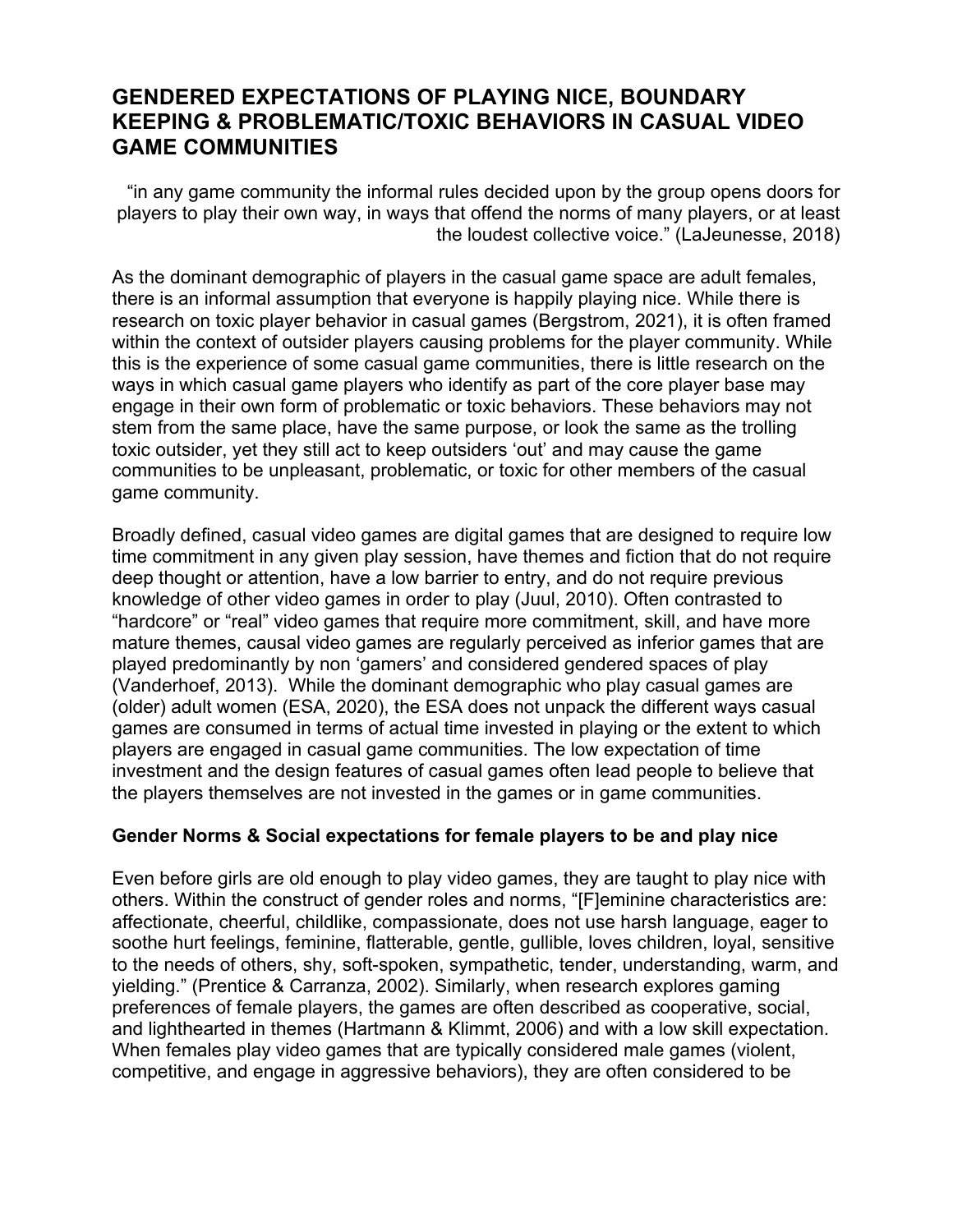unfeminine, trying to fit in, or in cases of environments where toxic gamer culture is present, a defense mechanism to cope or deflect toxic behaviors (Cote, 2017).

## **Boundary Keeping & Casual Game Communities**

Boundary keeping – broadly defined as the expected group behaviors, definition, and enforcement of social norms, occurs in almost all social groups. The ways in which boundaries are defined and maintained between who is part of the group and those who are outsiders varies almost as widely as the group themselves. Within the scope of digital game communities, boundary keeping strategies are often used to exclude newcomers or other players whom the core community may perceive as outsiders, however, some forms of boundary keeping move beyond simple exclusion and can venture into problematic gameplay and toxic gamer behavior (Boudreau, 2019). However, the ways in which casual game players engage in boundary keeping and potential problematic behavior may vary widely and be expressed in very different ways than the tactics seen in more mainstream, male dominated toxic gamer culture.

The perception of toxicity and problematic behavior is subjective and is often based on social, cultural and even linguistic norms of the individual (LaJeunesse, 2019). One could argue that this is the case even more so in casual game communities as players also may appear to be less cohesive in terms of adhering to gameplay norms and fostering community in a casual game space. To this point, this paper is interested in three primary research areas: identifying the ways in which casual game players define and determine gameplay and community norms; the ways in which casual game players engage in boundary keeping within their casual gameplay and game related communities; and how these norms and tactics may be perceived as problematic or toxic both within the player community and to players who do not actively consider themselves part of the casual game community. Finally, this overarching aim of this research is to explore the ways in which boundary keeping strategies that may be perceived as problematic and toxic behaviors are framed within the gendered expectations of 'playing nice' are fundamentally different than the current mainstream occurrences of toxic gamer culture and problematic gameplay that is grounded in racist, misogynistic, and prejudicial social behaviors, yet may have the same negative or damaging effects on the players and the casual game communities.

# **Conclusion**

In working to understand the nuances in the perception and occurrence of problematic and toxic behaviors in different player communities in general, and in the casual game community specifically, it is possible to address the ways in which boundaries are defined and maintained outside of the frame of the male-dominated, mainstream video game culture. In doing so, it is possible to work towards awareness and strategies to confront and change problematic and toxic gaming culture more broadly.

# **References**

Bergstrom, K. (2021). Anti-social social gaming: community conflict in a Facebook game. *Critical Studies in Media Communication*, 1-14.